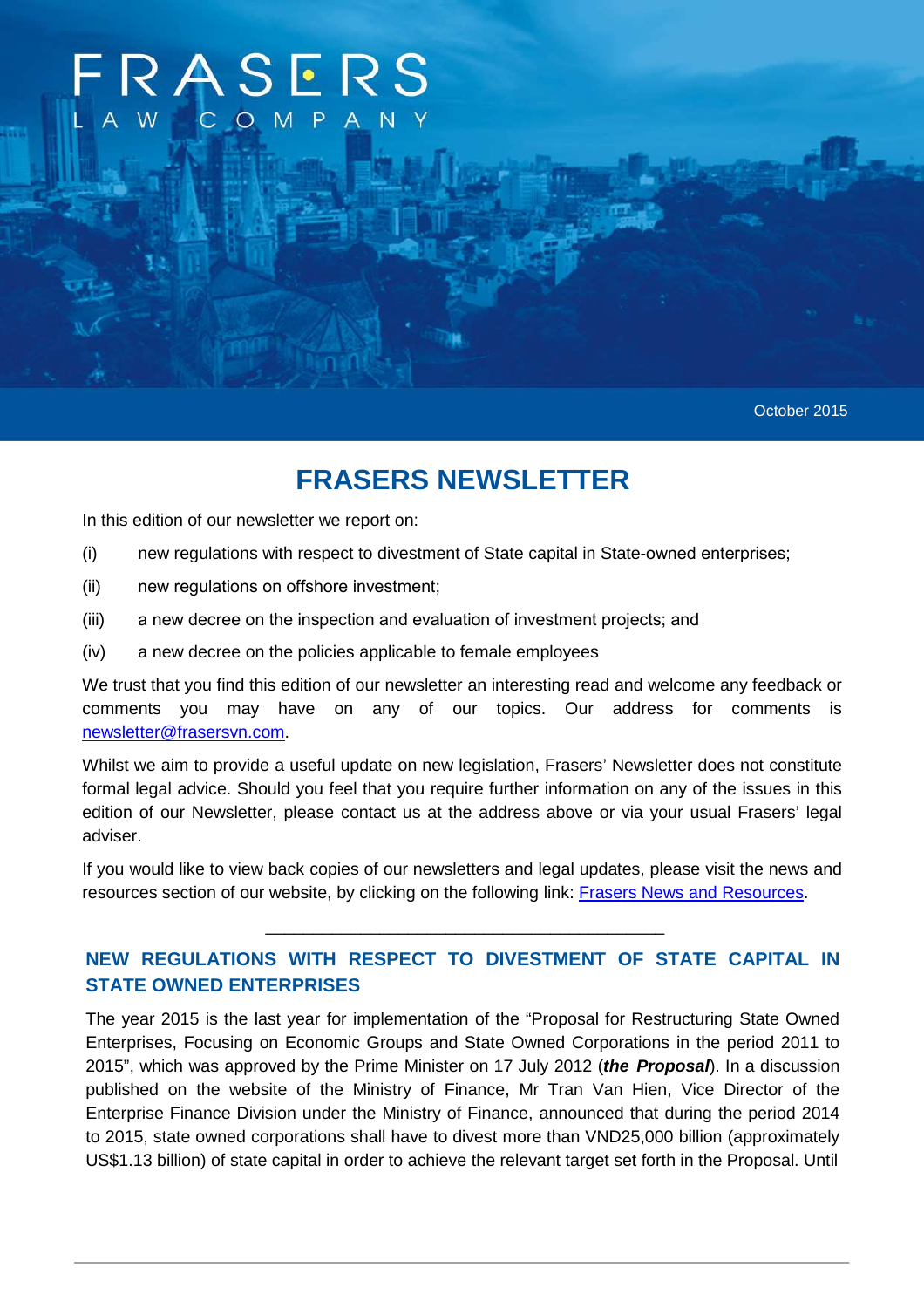

August 2015, however, only VND8,000 billion (approximately US\$360 million) of state capital had been divested. As such, the amount of state capital which needs to be divested before the end of 2015 is approximately VND17,000 billion (approximately US\$770 million)<sup>1</sup>. Decision No. 2344/QD-TTg of the Prime Minister, dated 2 December 2013 (**Decision 2344**), provides a list of 376 enterprises in which state capital held by State Capital Investment Corporation (**SCIC**) shall be fully transferred by the end of 2015, including Vinaconex, Bao Viet Corporation, FPT Corporation, Domesco Medical Import Export Joint Stock Corporation. In order to comply with Decision 2344, within the last nine months of 2015, SCIC will have to sell all of its capital in the other 217 enterprises, which would mean there would be nearly one enterprise divested per day.

For the purpose of accelerating the process of restructuring state owned enterprises (**SOEs**), the Government of Vietnam issued Resolutions No. 40/NQ-CP, dated 1 June 2015, recommending the method of shares sales by lots to divest state capital in SOEs. In accordance with such recommendations of the Government, the Prime Minister issued Decision No. 41/2015/QD-TTg, dated 15 September 2015, providing guidelines and procedures for the sale of shares by lots (**Decision 41**).

According to Article 3.1 of Decision 41, the sale of shares by lots means selling a shareholding in a shareholding company by way of a public and transparent sale to investors where each investor must register to purchase the entire number of shares offered for sale in the lot. The sale of a share lot is applicable to the divestment of state capital invested in joint stock companies, which:

- (i) has been equitised;
- (ii) has not yet listed on the Hanoi Stock Exchange (**HSE**) or Ho Chi Minh City Stock Exchange (**HOSE**), or registered for trading on the Unlisted Public Company Market (**UPCoM**); or
- (iii) is categorised in the group of SOEs in which state capital shall be divested.

The procedures for the sale of share lots shall be as follows:

- (i) first, the sale of share lots shall be conducted by auction, which must comply with the following regulations:
	- (a) it must be conducted via the HSE or HOSE on the basis of a selling plan, which has been approved by the authorised management authority of the company (**the Approved Plan**);
	- (b) the sale of share lots may be divided into a number of different lots for the auction depending on the number of shares and the relevant market status, but each auction session must only sell the whole of one specific lot, in which the number of shares must not be less than 5% of the charter capital of the company;
	- (c) it shall be exempted from making a public offer as provided in the securities laws; and
	- (d) the winning investor will be the investor who offers the highest bid.
- (ii) second, where a number of investors offer the same bid for one lot, then a competitive quotation shall be held in the form of a secret ballot between such investors with the starting price being such previous highest bid, and then the investor who puts in the highest bid shall be the winning investor;

<sup>1</sup>Ministry of Finance website, "Acceleration of divestment in order and transparency", http://www.mof.gov.vn/portal/ page/portal/mof\_vn/1539781?pers\_id=2177092&item\_id=183594858&p\_details=1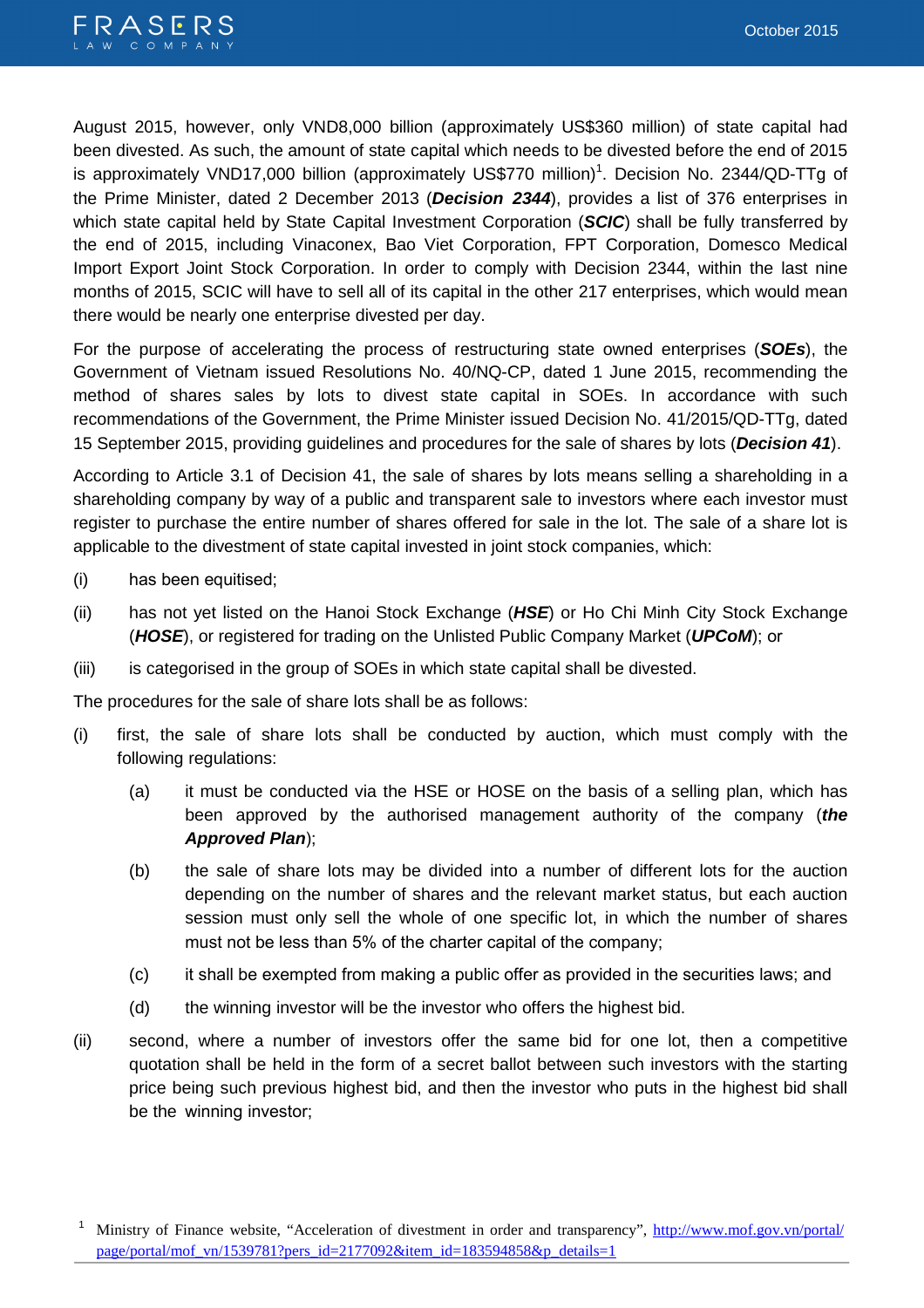

(iii) third, it will be permitted to sell shares by direct agreement with the investor in the following cases: (a) there is only one investor registering to purchase shares; (b) the competitive quotation has been unsuccessful; or (c) approval in writing by the Prime Minister has been received.

Both domestic investors and foreign investors are eligible to purchase shares sold in lots without any limitation of ownership, unless international treaties to which Vietnam is a member or the laws of Vietnam otherwise stipulate any caps for foreign investment ratios applicable to any specific business activities. The investors must satisfy the following criteria:

- (i) have the necessary financial capability;
- (ii) provide undertakings with respect to their long-term interests associated with the company;
- (iii) maintain a plan to continue employing the current employees;
- (iv) assist the company with the following: (a) expansion of its market; (b) improving financial and corporate governance capabilities; (c) transfer and application of new technology; and (d) manpower training; and
- (v) improve the productivity and competitive strength of the company.

The specific criteria for the investors participating in an auction of share lots shall be included in the Approved Plan. Where any investor fails to fulfil its responsibilities regarding long-term interest and assistance to the company on the principle of complying with the criteria for selection of investors participating in such sale, and the company suffers any losses and/or damages, the investor must pay compensation in accordance with the applicable laws. It should also be noted that any monetary deposit for the purchase of shares shall be non-refundable in case a successful winner refuses to make the payment for the share purchase.

# **NEW REGULATIONS ON OFFSHORE INVESTMENT**

In order to provide guidance on the regulations in relation to offshore investments under Law No. 67/2014/QH13, entitled the Law on Investment, passed by the National Assembly at its Eighth Session on 26 November 2014 (**the New Law on Investment**), the Government of Vietnam issued and gave immediate effect to Decree No. 83/2015/ND-CP, dated 25 September 2015, on offshore investment (**Decree 83**), replacing Decree No. 78/2006/ND-CP, on offshore investment (**Decree 78**).

#### **Governing scope**

Similar to Decree 78, Decree 83 applies to offshore investment activities for commercial purposes, excluding the petroleum sector.

Decree 83 expressly provides that offshore investment activities in the form of purchases or sales of securities or other valuable papers or investments via securities investment funds or other intermediary financial institutions in a foreign country shall be stipulated in another decree to be issued by the Government at a later date.

With respect to other investment forms in accordance with the laws on investment of the recipient country, which Vietnam's legislation has not regulated, the Prime Minister of Vietnam shall consider the opinion of the Ministry of Planning and Investment on a case-by-case basis and make a decision accordingly.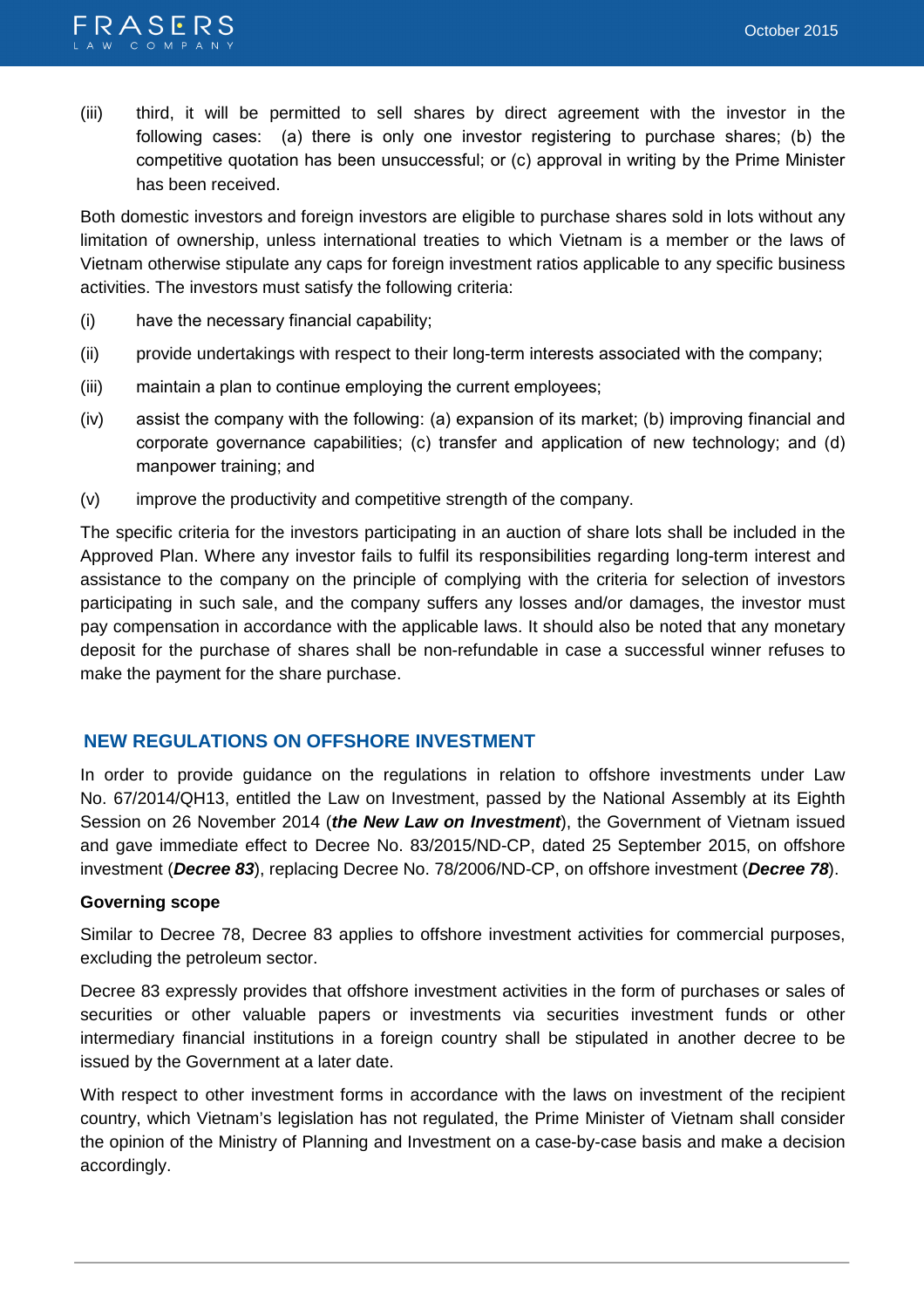# **Offshore investment capital**

Under Decree 83, more forms of offshore investment capital are permitted, and now include the following forms:

- (i) foreign currency in an account at a licensed credit institution or is purchased at a licensed credit institution or foreign exchange from other legitimate sources;
- (ii) Vietnamese dong (**VND**) in accordance with Vietnam's regulations on foreign exchange control;
- (iii) machinery and equipment, materials, raw materials, fuel, finished or semi-finished products;
- (iv) value of industrial property rights, technical know-how, technological processes and technical services, intellectual property, brand name; and
- (v) other legitimate assets.

# **Remittance of investment capital overseas**

The New Law on Investment and Decree 83 reiterate the regulations of Decree 78 in relation to the conditions by which investors may remit their investment capital overseas, as follows:

- (i) investment capital has been issued with an Offshore Investment Registration Certificate (**Offshore IRC**);
- (ii) the investment project has been approved or licensed by the relevant State authorities of the investment recipient country; and
- (iii) the investor has opened a capital account for its offshore investment.

In addition, Decree 83 supplements a new regulation on the remittance of foreign currency, goods, machinery and equipment overseas before the issuance of the Offshore IRC, in order to conduct the activities associated with the preparation of an investment. In particular:

- (i) market research and research into investment opportunities;
- (ii) location survey;
- (iii) research of documents;
- (iv) collection and purchase of documents and information in relation to the selection of an investment project;
- (v) collection, evaluation, assessment, including the selection and hiring of consultants for the evaluation and assessment of an investment project;
- (vi) organisation of scientific workshops and conferences;
- (vii) organisation and operation of an office as a contact point overseas in relation the preparation of an investment project;
- (viii) participation in international bidding, deposit, escrow or other forms of financial guarantees, payment of fees and charges upon the request of the tenderer, investment recipient country or territory in relation to the conditions for participating in the bidding or conditions on implementing an investment project;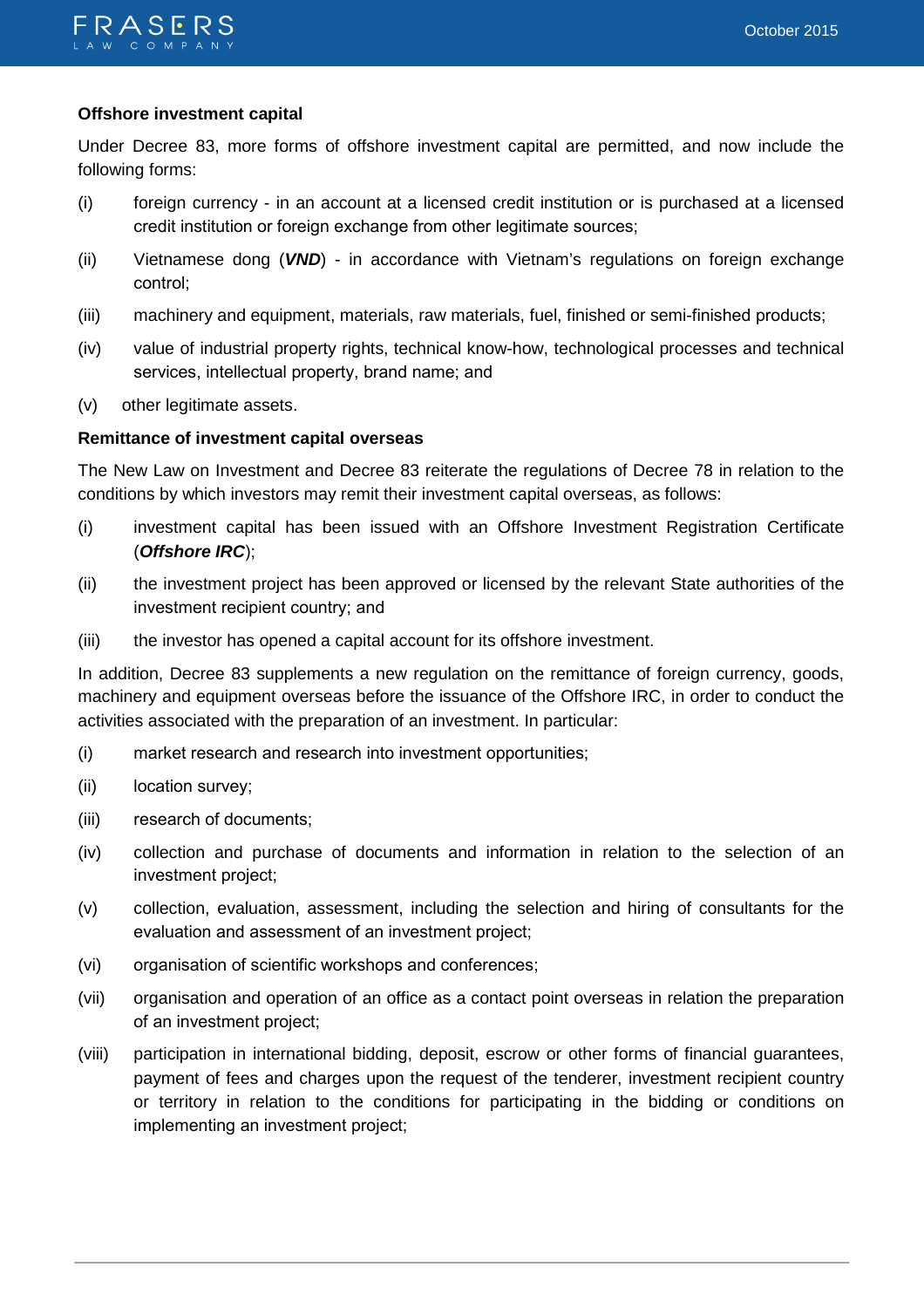

- (ix) mergers and acquisitions of a company, deposit, escrow or other forms of financial guarantees, payment of fees and charges upon the request of the seller or regulations of the investment recipient country or territory in relation to the conditions for participating in the bidding or conditions on implementing an investment project;
- (x) negotiation of a contract;
- (xi) purchase or lease of assets for preparation of an investment project.

Please note that the threshold for remittance of investment capital overseas for preparation activities as referred to above shall not exceed 5% of the total offshore investment capital and shall be capped at US\$300,000, and shall be included in the total offshore investment capital.

# **Approval in-principle**

The New Law on Investment and Decree 83 provide for the circumstances under which investment projects shall be subject to approval in-principle of the Government as follows:

- (i) projects in the banking, insurance, securities, press, broadcasting, television or telecommunications sectors having offshore investment capital of VND400 billion (i.e. approximately US\$18 million) or more; and
- (ii) other investment projects having offshore investment capital of VND800 billion (i.e. approximately US\$36 million) or more.

In addition, a new regulation as compared to the previous Decree 78 is that investment projects shall be subject to approval in-principle of the National Assembly in the following circumstances:

- (i) projects with offshore investment capital of VND20,000 billion (i.e. approximately US\$900 million) or more; and
- (ii) projects which require the application of a special mechanism or policy which should be decided by the National Assembly.

#### **Online registration**

Decree 82 introduces a new regulation on the compulsory online registration of offshore investment projects on the National Business Registration Portal (at http://dautunuocngoai.gov.vn or http:// fdi.gov.vn).

Accordingly, upon receipt of an online registration code, an investor shall submit a hard copy of the application dossier to the relevant State authorities within 15 days as from the date of online registration. The investor, subsequently, shall be issued with a temporary account to access and monitor the application dossier.

Subsequent to the issuance of the Offshore IRC or the amended Offshore IRC, investors shall obtain an official account to conduct reporting obligations.

#### **Termination of investment project**

Under the New Law on Investment, the circumstances under which an investment project shall be terminated are similar to those cases for terminating the validity of an Investment Certificate under Decree 78.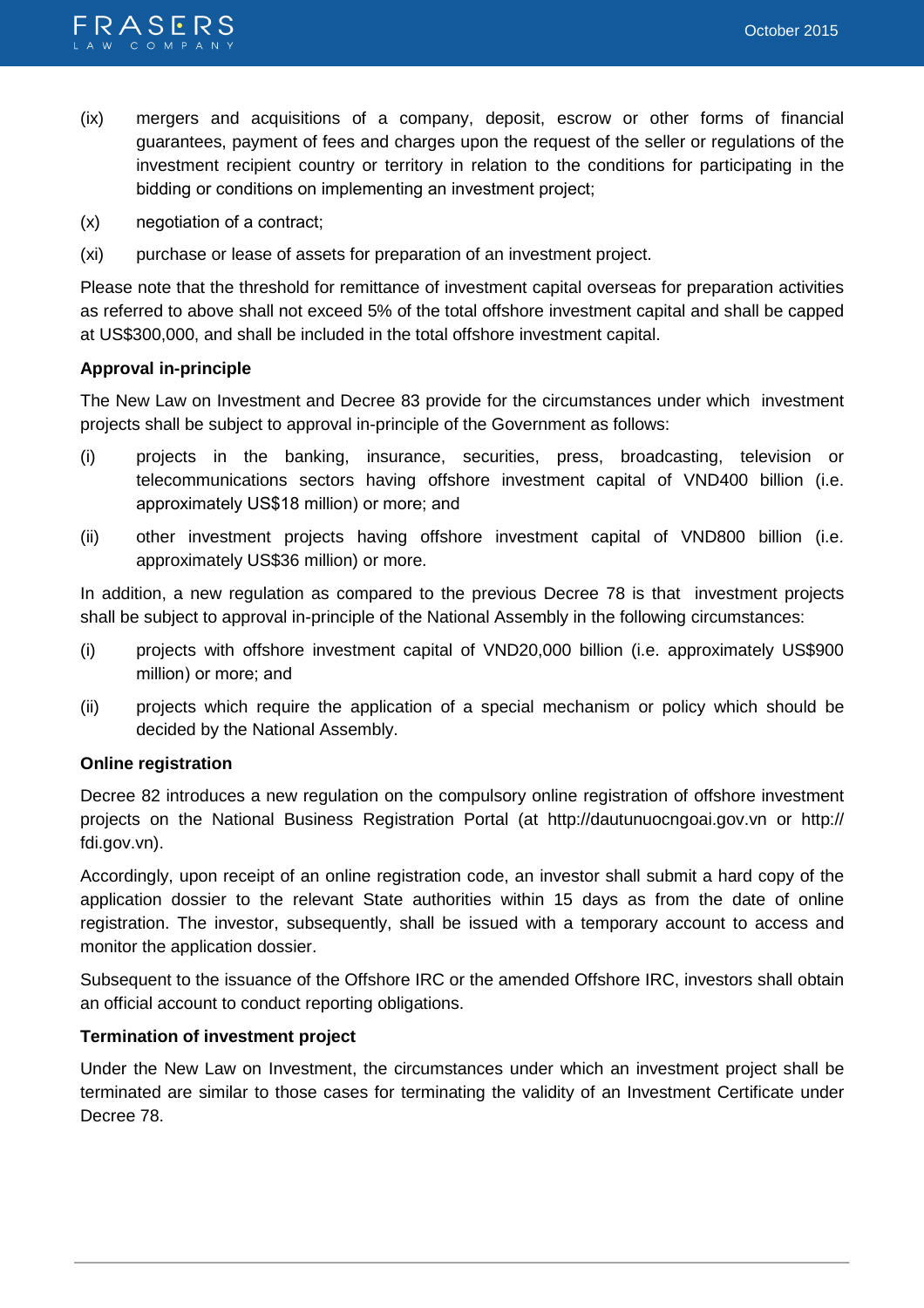Notably, a new regulation introduced under Decree 83 in relation to the termination of an investment project due to the transfer overseas to the foreign investor of the entire investment capital now requires the investor to notify the State Bank of Vietnam prior to termination of the project and transfer of the entire investment capital overseas.

# **NEW DECREE ON INSPECTION AND EVALUATION OF INVESTMENT PROJECTS**

The Government of Vietnam has introduced a new decree on investment supervision and evaluation. Decree 84/2015/ND-CP dated 30 September 2015 (**Decree 84**), replaces Decree 113/2009/ND-CP, dated 15 December 2009 (**Decree 113**), and introduces a substantial number of new provisions aimed at facilitating the effective supervision and evaluation of investment projects in Vietnam.

The new provisions of Decree 84 address, among others, inspection, evaluation of investment projects, time frames and the contents of reports on inspection and evaluation, and consultancy services on investment evaluation, and are relevant to investors considering an investment in Vietnam as well as those already investing in Vietnam.

# **Inspection and evaluation of investment projects**

Decree 84 expressly states that investors and enterprises conduct independent inspections and evaluations of their investment projects.

# **Timeframe and contents of inspection and evaluation report**

From the perspective of the Ministry of Planning and Investment (**MPI**), the provisions of Decree 113 on the timeframe, contents of inspection and evaluation reports applicable to investors are not only ineffective and impractical with respect to small and medium sized projects, but are irrelevant to large scale projects with a long term of operation.

Therefore, Article 69 of Decree 84 is considered a noteworthy effort by the MPI to bridge the gap between practice and legislation. Accordingly, investors should pay attention to the timeframe for submission of their reports on inspection and evaluation of investment projects to the investment registration office as follows:

- (i) the report on commencement of an investment project should be sent 15 calendar days in advance;
- (ii) the report on the change of planning or investment project should be sent prior to the occurrence of such change;
- (iii) the report on operation of an investment project should be sent 15 calendar days in advance of the inauguration;
- (iv) the quarterly report should be sent prior to the tenth day of the first month in the following quarter;
- (v) the bi-annual report should be sent prior to the tenth day of July of the reporting year; and
- (vi) the annual report should be sent prior to the tenth day of February in the following year.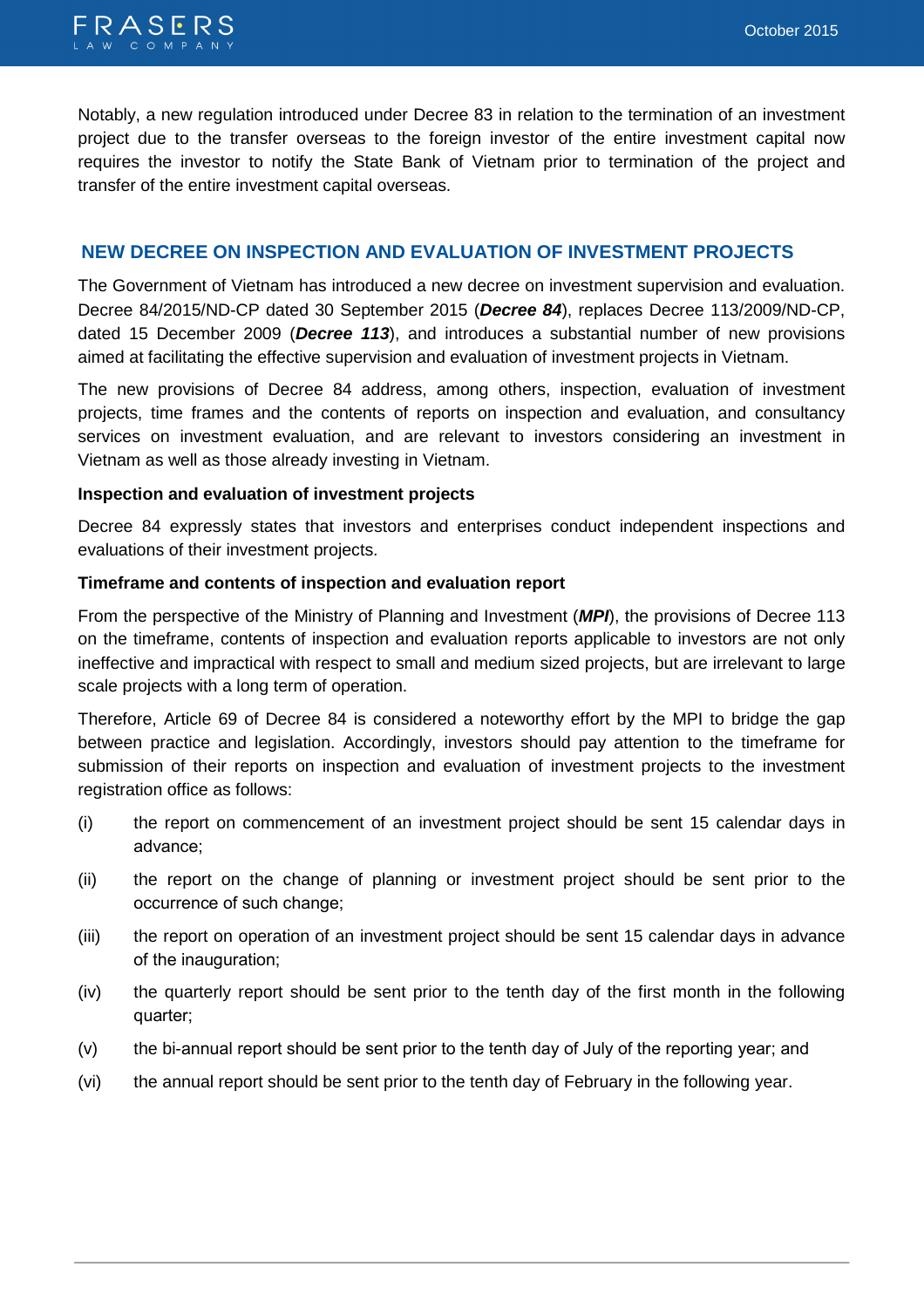# **Consultancy on investment evaluation**

Since Decree 113 remains silent on conditions to implement consultancy services on investment evaluation, the MPI introduced Circular 23/2010/TT-BKH, dated 13 December 2010, providing for conditions applicable to consultancy services on the evaluation of investment projects (**Circular 23**). Generally, conditions set forth under Circular 23 focus solely on the professional capacity of individuals and organisations conducting consultancy on investment evaluation while disregarding financial requirements.

A new set of conditions has been stipulated under Decree 84 which presents a better balance between the professional and financial requirements, especially in terms of organisations providing consultancy services. Of note, Decree 84 requires that any organisation wishing to conduct consultancy services for investment evaluation must have a charter capital of at least VND1 billion. As there is no regulation on the exemption of this new financial requirement, consultancy organisations established prior to the effective date of Decree 84 may be required to adjust their charter capital according to Decree 84.

Decree 84 will take effect as from 20 November 2015, and is expected to be a welcome new mechanism on investment inspection and evaluation.

# **NEW DECREE ON POLICIES APPLICABLE TO FEMALE EMPLOYEES**

On 1 October 2015, the Government of Vietnam issued Decree No. 85/2015/ND-CP, providing detailed guidelines for the implementation of certain articles of the Labour Code on policies applicable to female employees (**Decree 85**). Decree 85 contains certain specific provisions that benefit female employees, and we provide below a brief outline of such provisions.

#### **Employers employing a large number of female employees**

Under Decree 85, an employer shall be considered as employing a large number of female employees if the total female employees employed by such employer is:

- (i) from 10 to less than 100 female employees and accounts for 50% or more of the total employees; or
- (ii) from more than 100 to less than 1,000 female employees and accounts for 30% or more of the total employees; or
- (iii) 1,000 or more female employees.

However, Decree 85 notes that:

- (iv) the applicable criteria will be arguable if an employer hires exactly 100 female employees; and
- (v) although according to the Labour Code, enterprises employing a large number of female employees may be entitled to tax incentives in accordance with the applicable tax legislation, the above criteria as provided in Decree 85 is not consistent with the corresponding criteria in the applicable tax legislation.

 For example, as provided in the current tax legislation, a company hiring 1,000 female employees shall not automatically be considered as an "employer employing a large number of female employees" to enjoy the relevant tax incentives.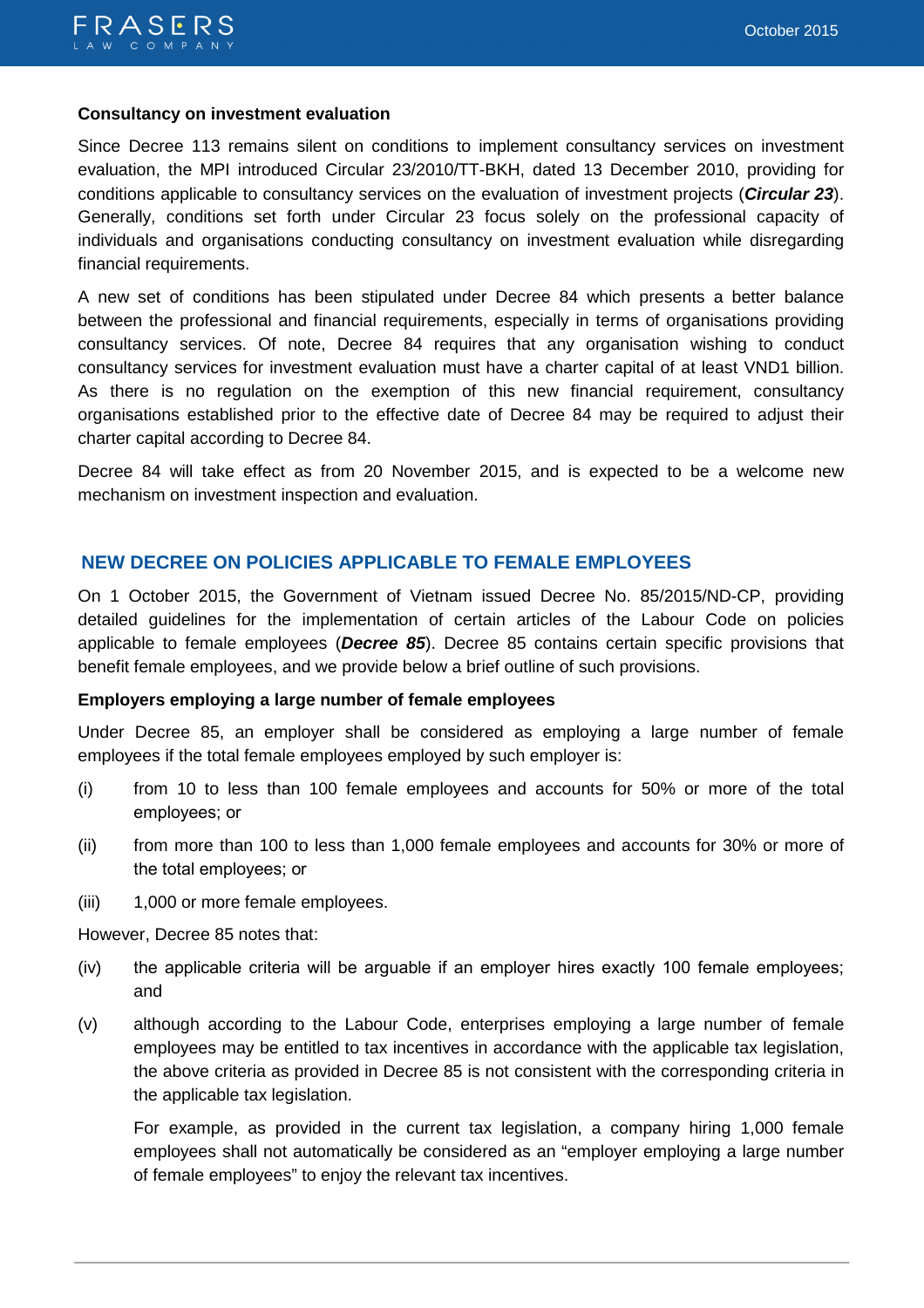# **Rights and benefits of female employees**

Employers must ensure the following rights and benefits of female employees are met:

(i) Medical check up

During such additional breaks the female employee shall still receive the full wage pursuant to her labour contract. In addition, these regulations spark certain questions as regards (i) whether or not an employer is obliged to make payments if there is no arrangement for the female employee to take such additional break; and (ii) if the payment is required, whether or not such payment is deductible income of the relevant female employee.

- (ii) Additional breaks
	- (a) additional breaks during menstruation

 A female employee is entitled to a further break of 30 minutes per day during her menstrual period, which is deemed to be at least three days per month.

 The specific duration of breaks shall be agreed between the employer and the female employee, consistent with actual conditions at the workplace and the requirements of the female employee.

(b) additional breaks for nursing mothers of children under 12 months

 A female employee is entitled to a further break of 60 minutes per day (within working time) in order to feed her baby, store breast milk and take a rest.

 During such additional breaks the female employee shall still receive the full wage pur suant to her labour contract. In addition, these regulations spark certain questions as regards (i) whether or not an employer is obliged to make payments if there is no ar rangement for the female employee to take such additional break; and (ii) if the pay ment is required, whether or not such payment is deductible income of the relevant fe male employee.

(iii) Minimum term of suspension of labour contract

 The minimum term of suspension of the labour contract term due to pregnancy of a female employee shall be agreed upon between such female employee and her employer, but shall be at least equal to the period of time recommended by the medical consultant.

(iv) Sanitary standards

 Employers must ensure they have an adequate number of bathroom and facilities appropriate for their workplace in accordance with the regulations of the Ministry of Health.